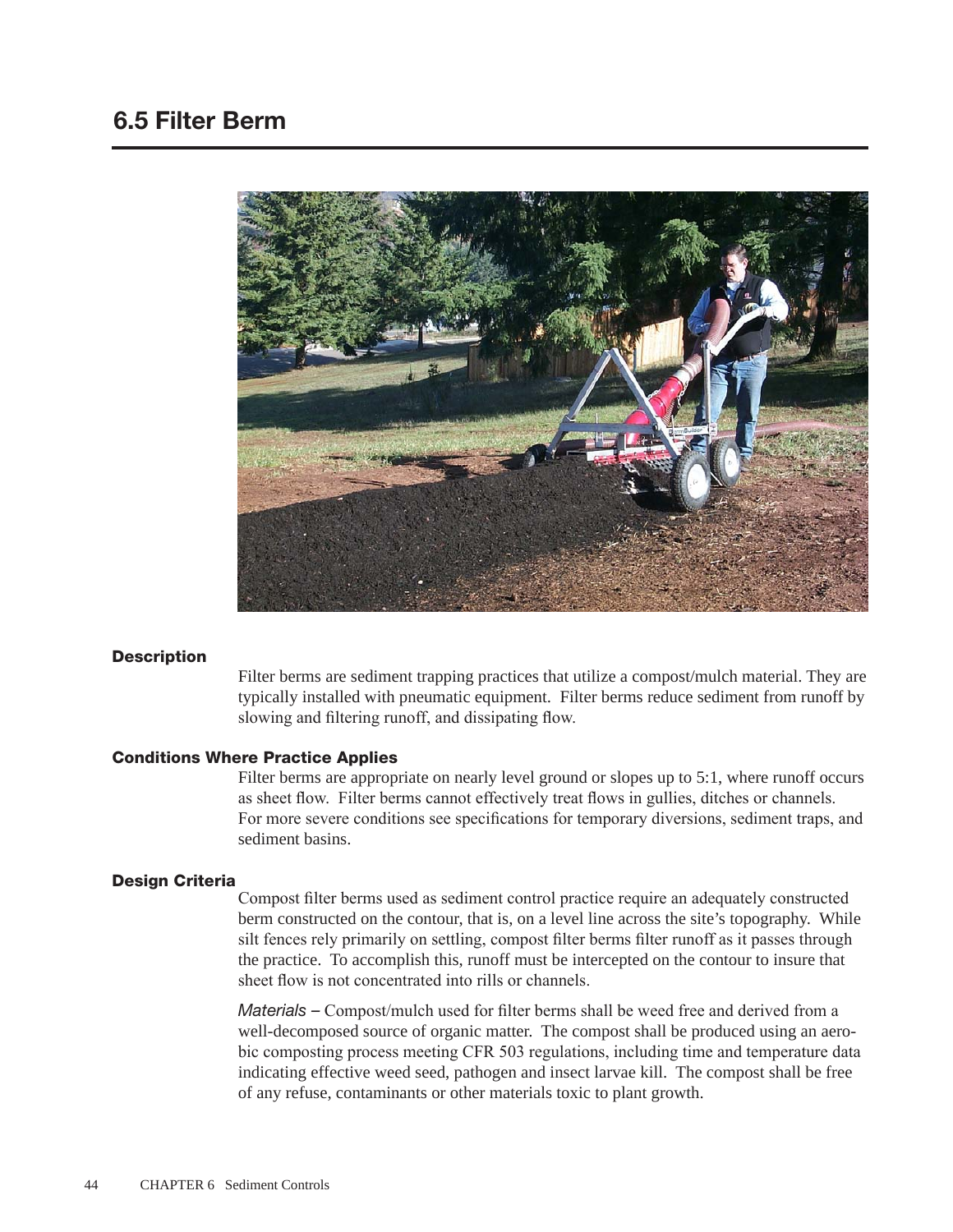Materials should meet the following requirements: pH between 5.0-8.0; 100% passing a 3" sieve, 90% to 100% passing a 1" sieve, 70% to 100% passing a 3/4", no more than 50% shall pass a 1/4" sieve; moisture content is less than 60%; material shall be relatively free (<1% by dry weight) of inert or foreign man made materials.

*Level Contour –* Filter berms must be placed on the level contour of the land so that flows are dissipated into uniform sheet flow that has less energy for transporting sediment. Filter berms should never concentrate runoff, which will occur if it is placed up and down slopes rather than on the level contour.



*Flat Slopes –* If at all possible, filter berms should be placed away from the toe of a slope and on the flattest area available. This allows the sheet flow energy to dissipate and allows for a greater storage area for sediments.

*Steeper Slopes –* For placement on steeper slopes follow the spacing recommendations on the following table.

| Table 6.5.1 Filter Berm Spacing for General Applications *Install Parallel Along Contours As Follows |            |                                                       |
|------------------------------------------------------------------------------------------------------|------------|-------------------------------------------------------|
| Ratio (H:V)                                                                                          | % Slope    | <b>Recommended Spacing</b>                            |
| < 20:1                                                                                               | 5% or less | 300 foot with a maximum of 1 acre per 500 lineal feet |
| $20:1 - 10:1$                                                                                        | 5 to 10%   | 75 foot intervals                                     |
| $9:1 - 5:1$                                                                                          | 10 to 20%  | 50 foot intervals                                     |

*Drainage Area –* Follow recommendations on following table

*Flow Around Ends –* To prevent water from flowing around the ends of the Filter berm each end must be constructed up-slope so that the ends are at a higher elevation.

*Vegetation –* Filter berm may be vegetated for a more permanent placement such as wetlands and natural areas.

## **References**

Standard Specification for Compost for Erosion/Sediment Control (Filter Berms) http://www.iaasla.org/NEWS/FILES/AASHTO-Filterberm6.doc

www.dot.state.pa.us/Penndot/Bureaus/ ChiefEng.nsf/spec%20filter%20berms?OpenPage - 28k

http://tammi.tamu.edu/erosion\_control\_fact\_sheet.pdf Using compost for eroison controls and revegetation, S. Mukhtar Texas Cooperative Extension, The Texas A & M Universtiy System.Prepared in cooperation with the Texas Commission on Environmental Quality and the U.S. Environmental Protection Agency.

http://www.ces.uga.edu/pubcd/B1200.htm